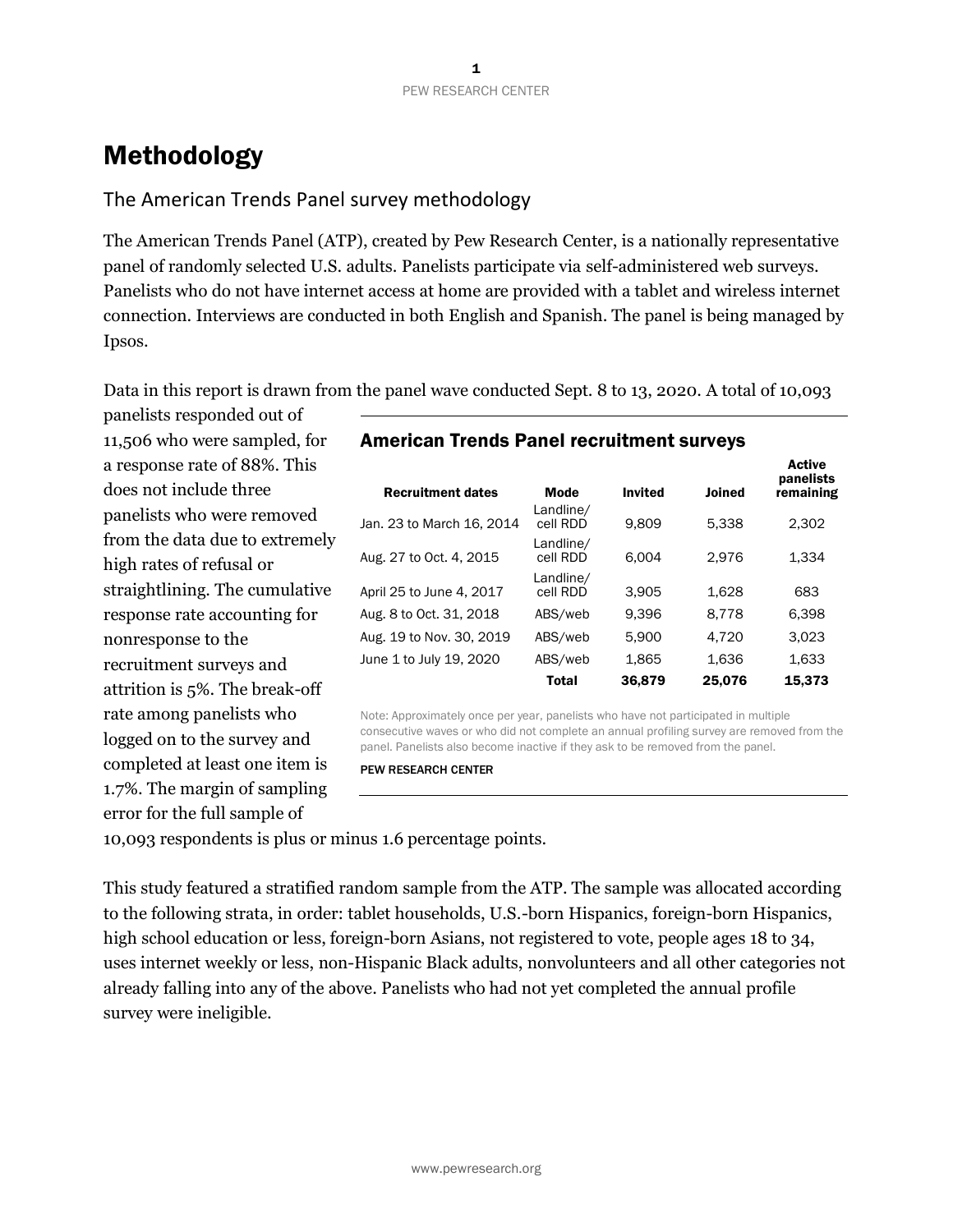The ATP was created in 2014, with the first cohort of panelists invited to join the panel at the end of a large, national, landline and cellphone random-digit-dial survey that was conducted in both English and Spanish. Two additional recruitments were conducted using the same method in 2015 and 2017, respectively. Across these three surveys, a total of 19,718 adults were invited to join the ATP, of whom 9,942 (50%) agreed to participate.

In August 2018, the ATP switched from telephone to address-based recruitment. Invitations were sent to a random, address-based sample of households selected from the U.S. Postal Service's Delivery Sequence File. Two additional recruitments were conducted using the same method in 2019 and 2020, respectively. Across these three address-based recruitments, a total of 17,161 adults were invited to join the ATP, of whom 15,134 (88%) agreed to join the panel and completed an initial profile survey. In each household, the adult with the next birthday was asked to go online to complete a survey, at the end of which they were invited to join the panel. Of the 25,076 individuals who have ever joined the ATP, 15,373 remained active panelists and continued to receive survey invitations at the time this survey was conducted.

The U.S. Postal Service's Delivery Sequence File has been estimated to cover as much as 98% of the population, although some studies suggest that the coverage could be in the low 90% range.<sup>1</sup> The American Trends Panel never uses breakout routers or chains that direct respondents to additional surveys.

<sup>&</sup>lt;sup>1</sup> AAPOR Task Force on Address-based Sampling. 2016. "[AAPOR Report: Address-based Sampling](https://www.aapor.org/Education-Resources/Reports/Address-based-Sampling.aspx)."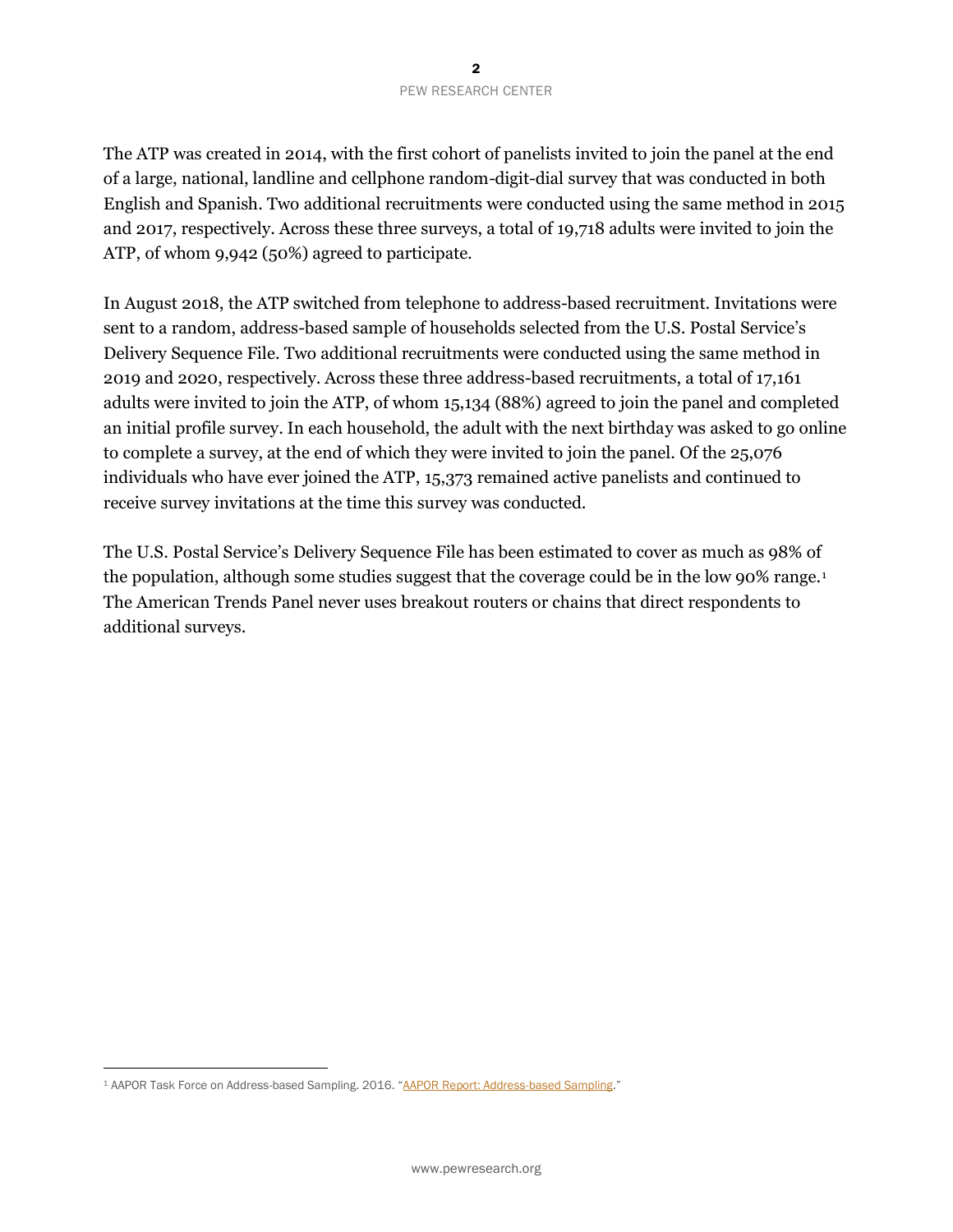### Weighting

The ATP data was weighted in a multistep process that accounts for multiple stages of sampling and nonresponse that occur at different points in the survey process. First, each panelist begins with a base weight that reflects their probability of selection for their initial recruitment survey (and the probability of being invited to participate in the panel in cases where only a subsample of respondents were invited). The base weights for panelists recruited in different years are scaled to be proportionate to the effective sample size for all active panelists in their cohort. To correct for nonresponse to the initial recruitment surveys and gradual panel attrition, the base weights for all active panelists are calibrated to align with the population benchmarks identified in the accompanying table to create a full-panel weight.

## Weighting dimensions

| Variable                                                                                                                                                                                                   | <b>Benchmark source</b>                                                      |
|------------------------------------------------------------------------------------------------------------------------------------------------------------------------------------------------------------|------------------------------------------------------------------------------|
| Age x Gender<br><b>Education x Gender</b><br><b>Education x Age</b><br>Race/Ethnicity x Education<br>Born inside vs. outside the U.S.<br>among Hispanics and Asian<br>Americans<br>Years lived in the U.S. | 2018 American Community<br>Survey                                            |
| Census region x Metro/Non-metro                                                                                                                                                                            | 2019 CPS March Supplement                                                    |
| Volunteerism                                                                                                                                                                                               | 2017 CPS Volunteering & Civic<br>Life Supplement                             |
| Voter registration                                                                                                                                                                                         | 2018 CPS Voting and<br><b>Registration Supplement</b>                        |
| Party affiliation                                                                                                                                                                                          | Average of the three most recent<br>Pew Research Center telephone<br>surveys |
| Frequency of internet use<br>Religious affiliation                                                                                                                                                         | ATP 2020 ABS recruitment<br>survey                                           |

Note: Estimates from the ACS are based on non-institutionalized adults. Voter registration is calculated using procedures from Hur, Achen (2013) and rescaled to include the total U.S. adult population. The ATP 2020 ABS recruitment survey featured 1,862 online completions and 2,247 mail survey completions.

PEW RESEARCH CENTER

For ATP waves in which only a subsample of panelists are invited to participate, a wave-specific base weight is created by adjusting the full-panel weights for subsampled panelists to account for any differential probabilities of selection for the particular panel wave. For waves in which all active panelists are invited to participate, the wave-specific base weight is identical to the fullpanel weight.

In the final weighting step, the wave-specific base weights for panelists who completed the survey are again calibrated to match the population benchmarks specified above. These weights are trimmed (typically at about the 1st and 99th percentiles) to reduce the loss in precision stemming from variance in the weights. Sampling errors and test of statistical significance take into account the effect of weighting.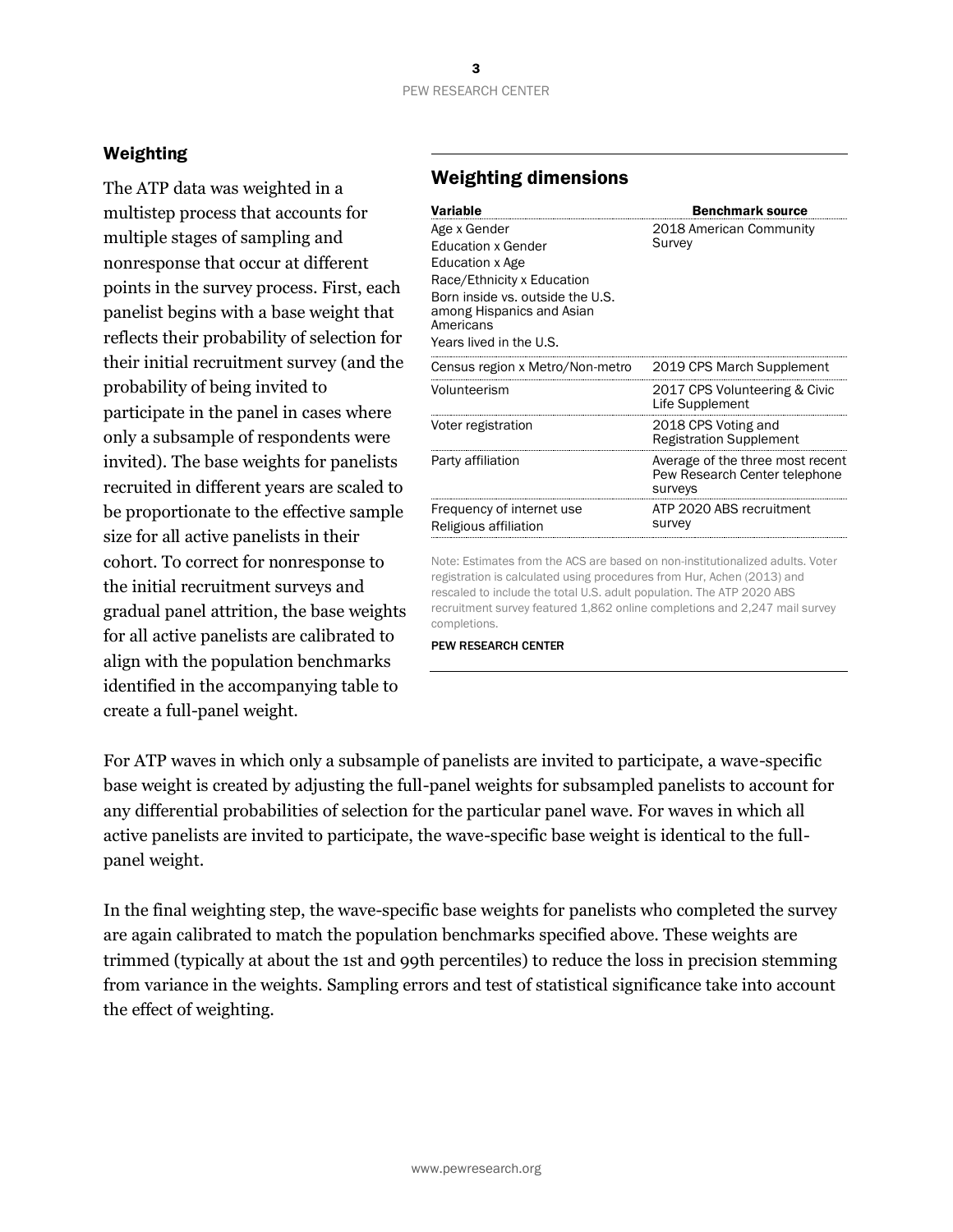The following table shows the unweighted sample sizes and the error attributable to sampling that would be expected at the 95% level of confidence for different groups in the survey:

| Group<br>Total sample                                               | Unweighted<br>sample size<br>10,093 | Plus or minus<br>1.6 percentage points |
|---------------------------------------------------------------------|-------------------------------------|----------------------------------------|
| Experienced any harassing behaviors online                          | 3,893                               | 2.5 percentage points                  |
| Men                                                                 | 1,746                               | 3.9 percentage points                  |
| Women                                                               | 2,091                               | 3.2 percentage points                  |
| White, non-Hispanic                                                 | 2,594                               | 2.9 percentage points                  |
| Black, non-Hispanic                                                 | 294                                 | 8.7 percentage points                  |
| Hispanic                                                            | 655                                 | 7.2 percentage points                  |
| Consider their most recent experience<br>"online harassment"        | 1,666                               | 3.9 percentage points                  |
| Do not consider their most recent<br>experience "online harassment" | 1,427                               | 4.1 percentage points                  |

Sample sizes and sampling errors for other subgroups are available upon request. In addition to sampling error, one should bear in mind that question wording and practical difficulties in conducting surveys can introduce error or bias into the findings of opinion polls.

For details about how the 2017 dataset was collected and weighted, see the 2017 report's [methodology.](https://www.pewresearch.org/internet/2017/07/11/online-harassment-2017-methodology/)

© Pew Research Center, 2021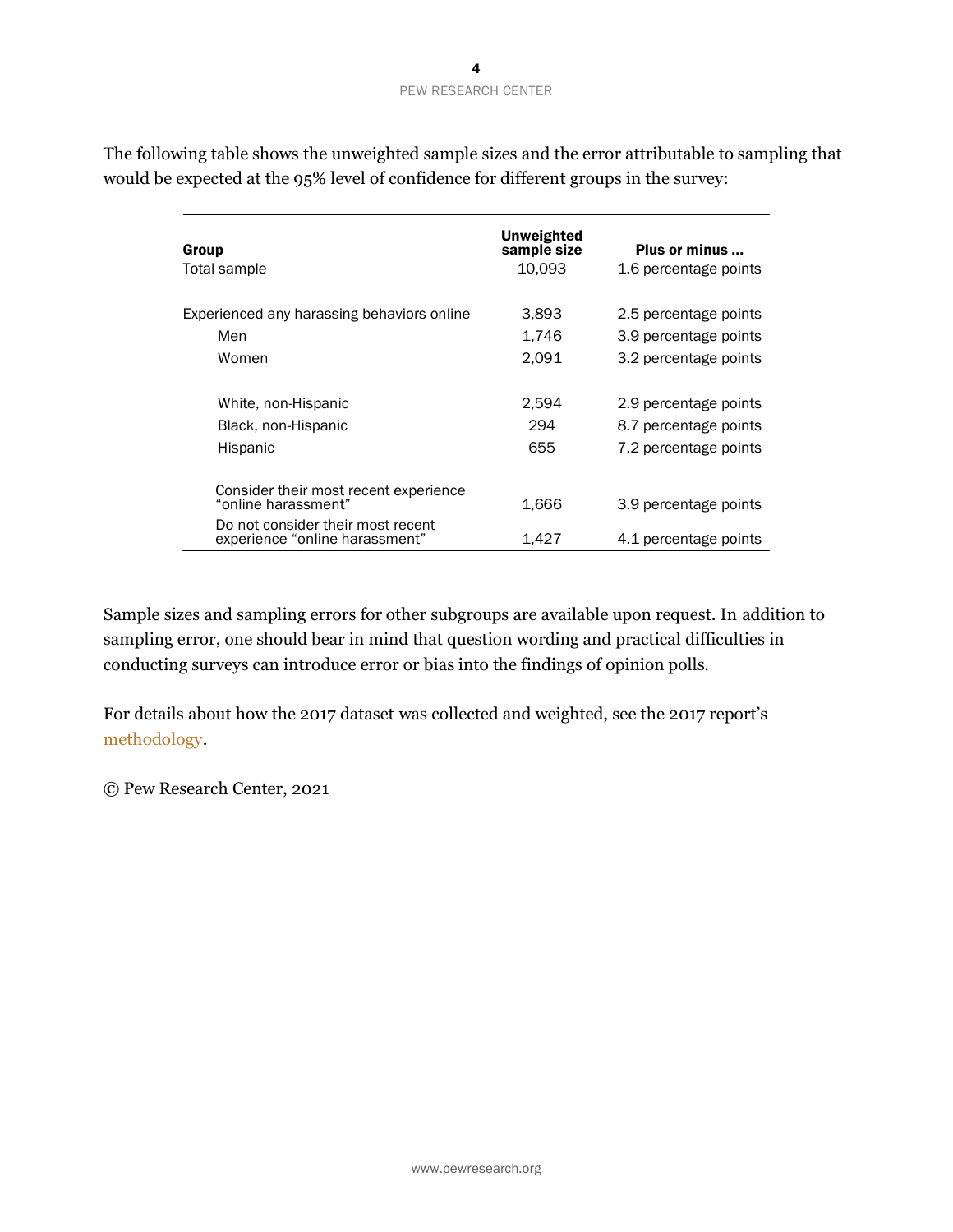# Topline questionnaire

#### **2020 PEW RESEARCH CENTER'S AMERICAN TRENDS PANEL WAVE 74 SEPTEMBER 2020 FINAL TOPLINE SEPTEMBER 8-13, 2020 N= 10,093**

**THE QUESTIONS PRESENTED BELOW ARE PART OF A LARGER SURVEY CONDUCTED ON THE AMERICAN TRENDS PANEL. OTHER QUESTIONS ON THIS SURVEY HAVE BEEN PREVIOUSLY RELEASED OR HELD FOR FUTURE RELEASE.** 

**NOTE: ALL NUMBERS ARE PERCENTAGES UNLESS OTHERWISE NOTED. THE PERCENTAGES LESS THAN 0.5% ARE REPLACED BY AN ASTERISK (\*). ROWS/COLUMNS MAY NOT TOTAL 100% DUE TO ROUNDING.**

|             |             | Margin of error at 95%      |
|-------------|-------------|-----------------------------|
|             | Sample size | confidence level            |
| U.S. adults | 10,093      | $+/- 1.6$ percentage points |

#### **ASK ALL:**

JOKE1 Which comes closer to your view, even if neither is exactly right? **[RANDOMIZE RESPONSE OPTIONS]**

| Sept 8-13, 2020 |                                                                  | Jan 9-23, 2017 |
|-----------------|------------------------------------------------------------------|----------------|
| 42              | Offensive content online is too often excused as not a big deal  | 44             |
| 55              | Many people take offensive content they see online too seriously | 54             |
|                 | No answer                                                        |                |
|                 |                                                                  |                |

### **ASK ALL:**

PROB1a Thinking of some experiences that might happen to people when they use the internet, how much of a problem, if at all, is people being harassed or bullied?<sup>2</sup>

| Sept 8-13, 2020 |               | Jan 9-23, 2017 |
|-----------------|---------------|----------------|
| 55              | Major problem | 62             |
| 37              | Minor problem | 33             |
|                 | Not a problem |                |
|                 | No answer     |                |

### **ASK ALL:**

SMSUEOH In your opinion, should people who have been bullied or harassed by others on social media be able to sue the platforms where the harassment occurred? **[RANDOMIZE ITEMS]** 

#### Sept 8-13, 2020

- 33 Yes, they should be able to sue social media platforms
- 63 No, they should not be able to sue social media platforms
- 4 No answer

<sup>&</sup>lt;sup>2</sup> In the 2017 survey, this was part of a larger battery regarding how much of a problem, if at all, people thought various experiences that might happen to people when they use the internet might be.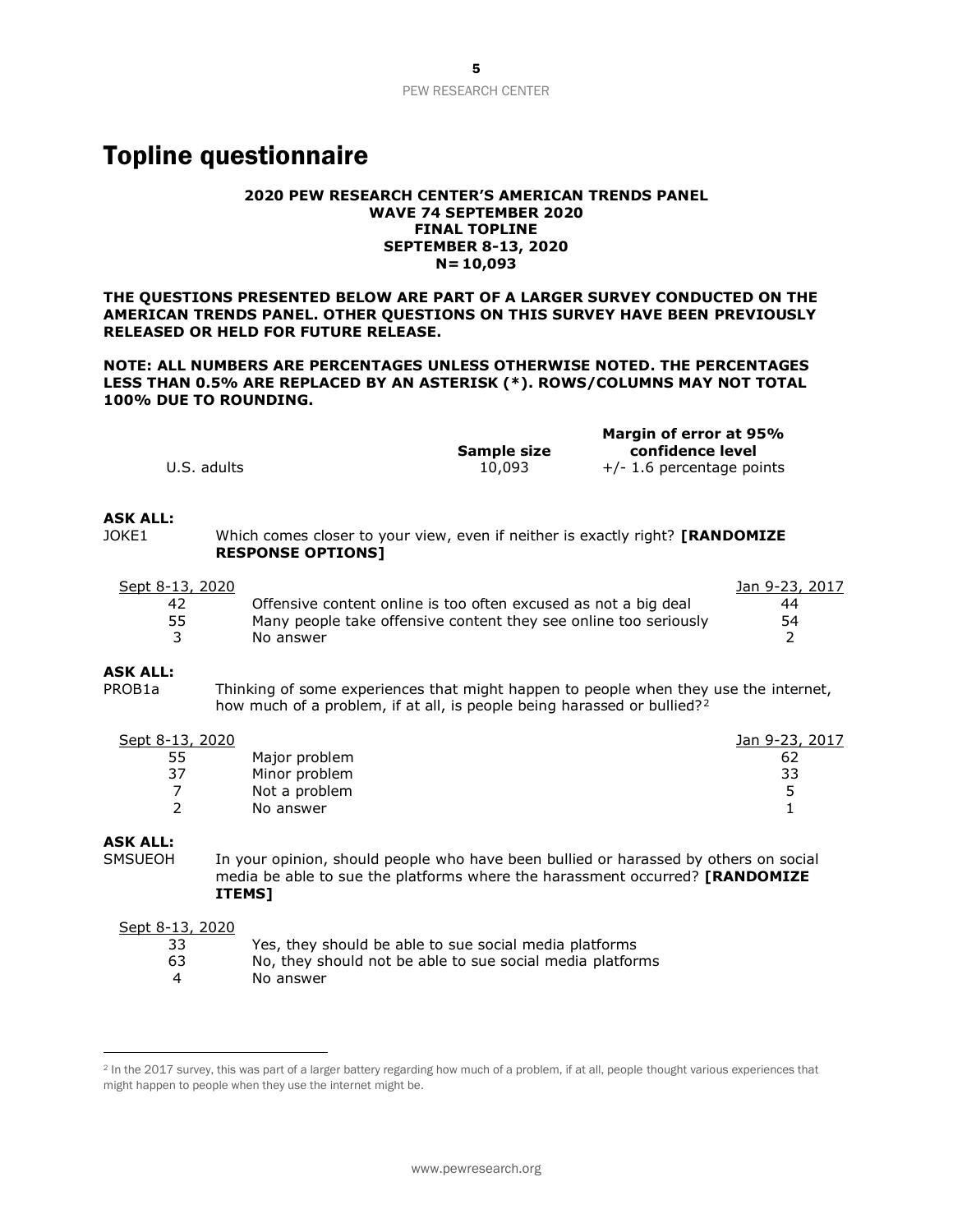### PEW RESEARCH CENTER

# **ASK ALL:**<br>OHCONS

OHCONS How effective, if at all, do you think the following steps would be in helping to reduce harassment or bullying on social media? **[RANDOMIZE ITEMS]**

|    |                                                                                                  | Very<br>effective | Somewhat<br>effective | Not too<br>effective | Not at all<br>effective | No.<br>answer |
|----|--------------------------------------------------------------------------------------------------|-------------------|-----------------------|----------------------|-------------------------|---------------|
| a. | Criminal charges for users who<br>bully or harass<br>Sept 8-13, 2020                             | 43                | 32                    | 14                   | 10                      | 1             |
| b. | Users getting temporarily<br>suspended if they bully or harass<br>others<br>Sept 8-13, 2020      | 32                | 37                    | 19                   | 10                      | 1             |
| c. | Users getting permanently<br>suspended if they bully or harass<br>others<br>Sept 8-13, 2020      | 51                | 29                    | 12                   | 7                       |               |
| d. | Social media companies<br>proactively deleting bullying or<br>harassing posts<br>Sept 8-13, 2020 | 40                | 33                    | 15                   | 10                      | 1             |
| e. | Requiring users of these platforms<br>to disclose their real identities<br>Sept 8-13, 2020       | 48                | 29                    | 13                   | 9                       | 1             |

# **ASK ALL:**

In your opinion, how good of a job are social media companies doing when it comes to addressing online harassment or bullying on their platforms?

### Sept 8-13, 2020

| 2  | Excellent |
|----|-----------|
| 16 | Good      |
| 47 | Only fair |
| 32 | Poor      |
| २  | No answer |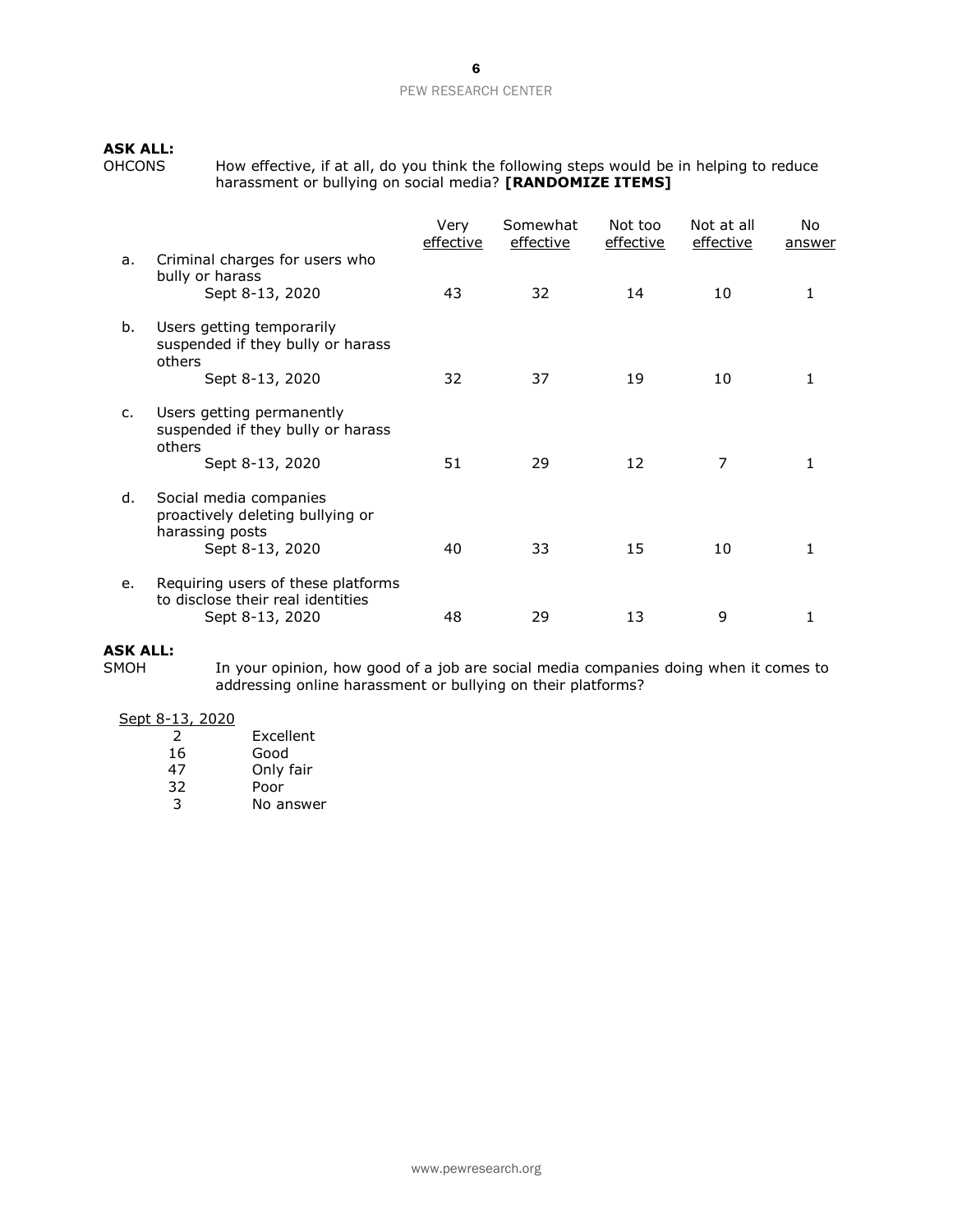### PEW RESEARCH CENTER

# **ASK IF INTERNET USER (XTABLET=2) [N=9,925]:**

Which, if any, of the following have happened to you, personally, ONLINE?<sup>3</sup> **[RANDOMIZE ITEMS]** 

|                                                                                                        |                                               | Yes, this has<br>happened to<br>me online <sup>4</sup> | No, this has<br>not happened<br>to me online | No answer    |
|--------------------------------------------------------------------------------------------------------|-----------------------------------------------|--------------------------------------------------------|----------------------------------------------|--------------|
| Been called offensive names<br>а.<br>Sept 8-13, 2020<br>Jan 9-23, 2017<br>May 30-Jun 30, 2014          |                                               | 32<br>30<br>26                                         | 67<br>70<br>74                               | 1            |
| Been physically threatened<br>b.<br>Sept 8-13, 2020<br>Jan 9-23, 2017<br>May 30-Jun 30, 2014           |                                               | 14<br>11<br>8                                          | 85<br>89<br>92                               | 1            |
| Been harassed for a sustained period<br>c.<br>Sept 8-13, 2020<br>Jan 9-23, 2017<br>May 30-Jun 30, 2014 |                                               | 11<br>8<br>$\overline{7}$                              | 88<br>92<br>93                               | 1            |
| Been stalked<br>d.<br>Sept 8-13, 2020<br>Jan 9-23, 2017<br>May 30-Jun 30, 2014                         |                                               | 12<br>8<br>7                                           | 87<br>92<br>93                               | $\mathbf{1}$ |
| е.<br>Sept 8-13, 2020<br>Jan 9-23, 2017<br>May 30-Jun 30, 2014                                         | Had someone try to purposefully embarrass you | 28<br>25<br>21                                         | 72<br>75<br>79                               | 1            |
| NO ITEMS F OR G                                                                                        |                                               |                                                        |                                              |              |
| Been sexually harassed<br>h.<br>Sept 8-13, 2020<br>Jan 9-23, 2017<br>May 30-Jun 30, 2014               |                                               | 12<br>7<br>5                                           | 87<br>93<br>95                               | 1            |
| Yes to any (NET)<br>Sept 8-13, 2020<br>Jan 9-23, 2017<br>May 30-Jun 30, 2014                           |                                               | 43<br>45<br>39                                         |                                              |              |

<sup>&</sup>lt;sup>3</sup> The question wording in the 2014 survey was "Which, if any, of the following have occurred to you, personally, ONLINE?" which differs from the wording used in the 2017 and current surveys.

<sup>4</sup> This battery in the 2017 and 2014 surveys was a checklist where people were instructed to "Check all that apply," which differs slightly from the response options in the current survey. As a result, not checking a box (i.e., not responding to an item) in the 2017 and 2014 surveys was coded as people not experiencing that type of harassment online.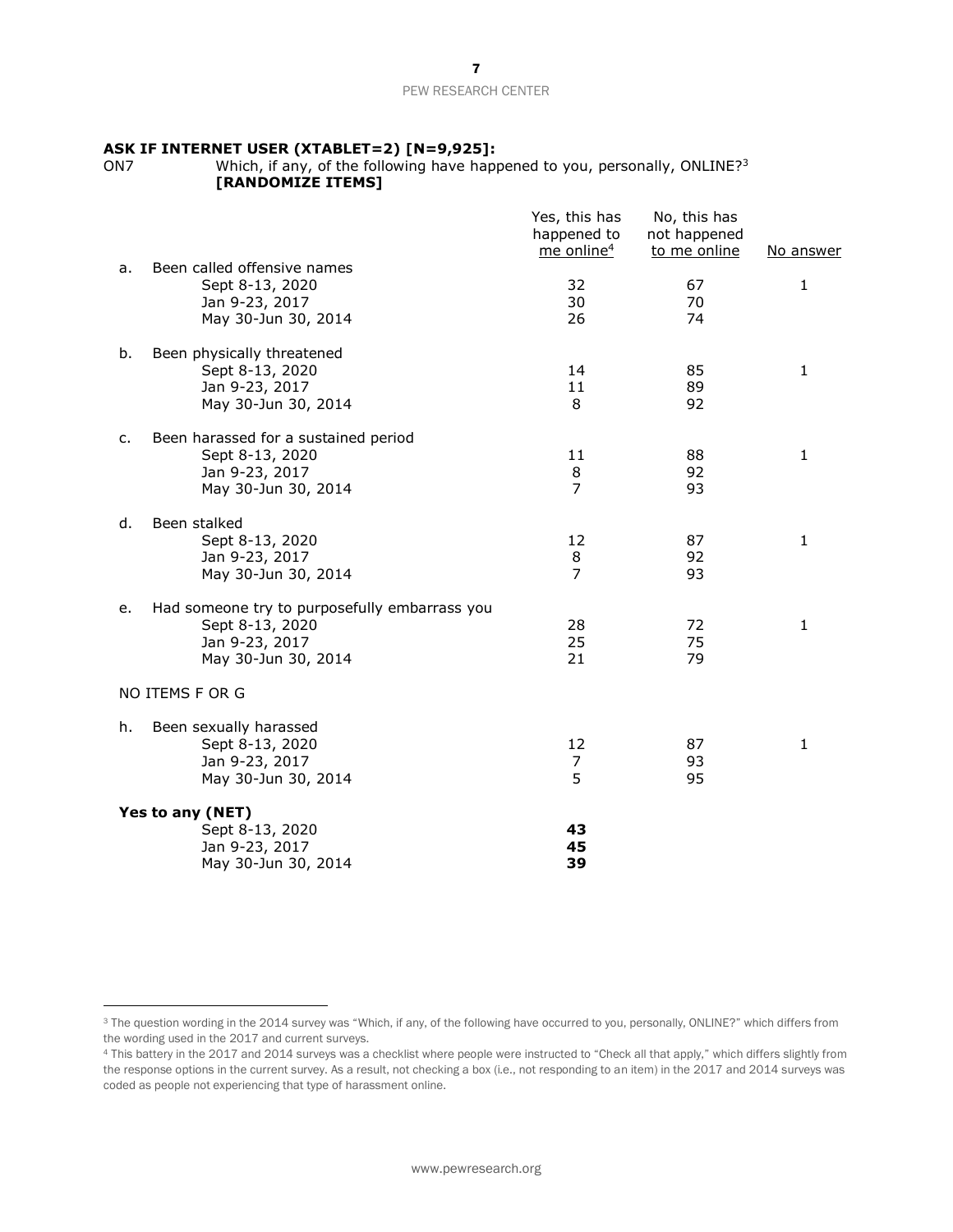### **ON7 BASED ON ALL RESPONDENTS:**

|    |                                                                                                              | Yes, this has<br>happened to<br>me online <sup>5</sup> | No, this has<br>not happened<br>to me online | No answer    | Does not<br>use internet |
|----|--------------------------------------------------------------------------------------------------------------|--------------------------------------------------------|----------------------------------------------|--------------|--------------------------|
| a. | Been called offensive names<br>Sept 8-13, 2020<br>Jan 9-23, 2017<br>May 30-Jun 30, 2014                      | 31<br>27<br>23                                         | 64<br>63<br>66                               | $\mathbf 1$  | 4<br>10<br>11            |
| b. | Been physically threatened<br>Sept 8-13, 2020<br>Jan 9-23, 2017<br>May 30-Jun 30, 2014                       | 14<br>10<br>$\overline{7}$                             | 81<br>80<br>82                               | $\mathbf{1}$ | 4<br>10<br>11            |
| c. | Been harassed for a sustained<br>period                                                                      |                                                        |                                              |              |                          |
|    | Sept 8-13, 2020<br>Jan 9-23, 2017<br>May 30-Jun 30, 2014                                                     | 11<br>7<br>6                                           | 84<br>83<br>82                               | $\mathbf{1}$ | 4<br>10<br>11            |
| d. | Been stalked<br>Sept 8-13, 2020<br>Jan 9-23, 2017<br>May 30-Jun 30, 2014                                     | 11<br>7<br>$\overline{7}$                              | 84<br>83<br>82                               | $\mathbf{1}$ | 4<br>10<br>11            |
| е. | Had someone try to purposefully<br>embarrass you<br>Sept 8-13, 2020<br>Jan 9-23, 2017<br>May 30-Jun 30, 2014 | 26<br>22<br>19                                         | 69<br>67<br>70                               | $\mathbf{1}$ | 4<br>10<br>11            |
|    | NO ITEMS F OR G                                                                                              |                                                        |                                              |              |                          |
| h. | Been sexually harassed<br>Sept 8-13, 2020<br>Jan 9-23, 2017<br>May 30-Jun 30, 2014                           | 11<br>6<br>5                                           | 84<br>83<br>84                               | 1            | 4<br>10<br>11            |
|    | Yes to any (NET)<br>Sept 8-13, 2020<br>Jan 9-23, 2017<br>May 30-Jun 30, 2014                                 | 41<br>41<br>35                                         |                                              |              |                          |

<sup>5</sup> This battery in the 2017 and 2014 surveys was a checklist where people were instructed to "Check all that apply," which differs slightly from the response options in the current survey. As a result, not checking a box (i.e., not responding to an item) in the 2017 and 2014 surveys was coded as people not experiencing that type of harassment online.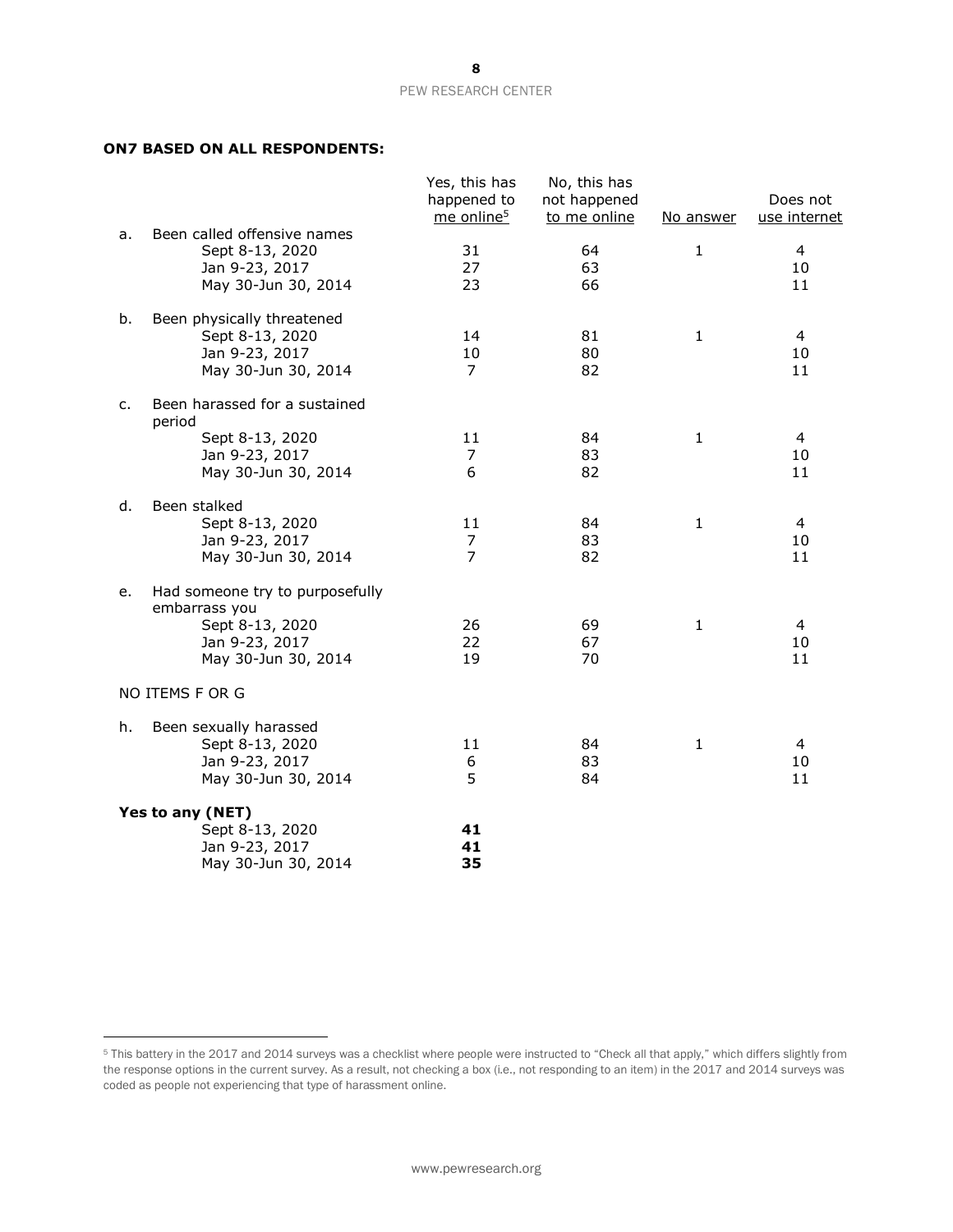### PEW RESEARCH CENTER

### **ASK IF YES TO MORE THAN 1 ITEM IN ON7 (MORE THAN 1 ON7a-h=1) [N=2,484]:**

ON7REC Still thinking about the behaviors you have experienced, which of the following were involved the MOST RECENT time something like this happened to you?

### **[PROGRAMMING NOTE: ONLY INCLUDE SELECTED RESPONSES FROM ON7 AND DISPLAY IN SAME ORDER]**

### **NOTE: RESULTS ARE PRESENTED BASED ON THOSE WHO HAVE EXPERIENCED ANY ONLINE HARASSMENT (ON7A-H=1) [N=3,893]**

|                |                                                 | Yes, this was<br>involved the most<br>recent time <sup>6</sup> | No, this was not<br>involved the most<br>recent time | <u>No answer</u> |
|----------------|-------------------------------------------------|----------------------------------------------------------------|------------------------------------------------------|------------------|
| a.             | Being called offensive names<br>Sept 8-13, 2020 | 54                                                             | 46                                                   | 1                |
|                | Jan 9-23, 2017                                  | 50                                                             | 50                                                   |                  |
| b.             | Being physically threatened<br>Sept 8-13, 2020  | 14                                                             | 85                                                   | 1                |
|                | Jan 9-23, 2017                                  | 9                                                              | 91                                                   |                  |
| $\mathsf{C}$ . | Being harassed for a sustained period           |                                                                | 88                                                   | $\ast$           |
|                | Sept 8-13, 2020<br>Jan 9-23, 2017               | 12<br>$\overline{7}$                                           | 93                                                   |                  |
| d.             | Being stalked                                   |                                                                |                                                      |                  |
|                | Sept 8-13, 2020<br>Jan 9-23, 2017               | 12<br>8                                                        | 87<br>92                                             | 1                |
| e.             | Having someone try to purposefully              |                                                                |                                                      |                  |
|                | embarrass you<br>Sept 8-13, 2020                | 39                                                             | 60                                                   | 1                |
|                | Jan 9-23, 2017                                  | 36                                                             | 64                                                   |                  |
|                | NO ITEMS F OR G                                 |                                                                |                                                      |                  |
| h.             | Being sexually harassed                         |                                                                |                                                      |                  |
|                | Sept 8-13, 2020                                 | 13                                                             | 86                                                   | 1                |
|                | Jan 9-23, 2017                                  | 6                                                              | 94                                                   |                  |

#### **ASK IF YES TO ANY IN ON7 (ON7a-h=1) [N=3,893]:**

ON10 Thinking about your most recent experience, how upsetting was this, if at all?<sup>7</sup> **[REVERSE SCALE FOR RANDOM ½ OF RESPONDENTS]**

| Sept 8-13, 2020 |                      | Jan 9-23, 2017 | May 30-Jun 30, 2014 |
|-----------------|----------------------|----------------|---------------------|
| 10              | Extremely upsetting  |                |                     |
| 14              | Very upsetting       | 13             | 14                  |
| 28              | Somewhat upsetting   | 25             | 22                  |
| 27              | A little upsetting   | 26             | 29                  |
| 20              | Not at all upsetting | 23             | 22                  |
| $\ast$          | No answer            | $\ast$         | $\ast$              |

<sup>6</sup> This battery in the 2017 survey was a checklist where people were instructed to "Check all that apply," which differs slightly from the response options in the current survey. As a result, not checking a box (i.e., not responding to an item) in the 2017 survey was coded as that person not experiencing that type of harassment online in their most recent experience.

<sup>7</sup> The question wording in the 2014 survey was "Overall, how upsetting was this, if at all?" which differs from the wording used in the 2017 and current surveys.